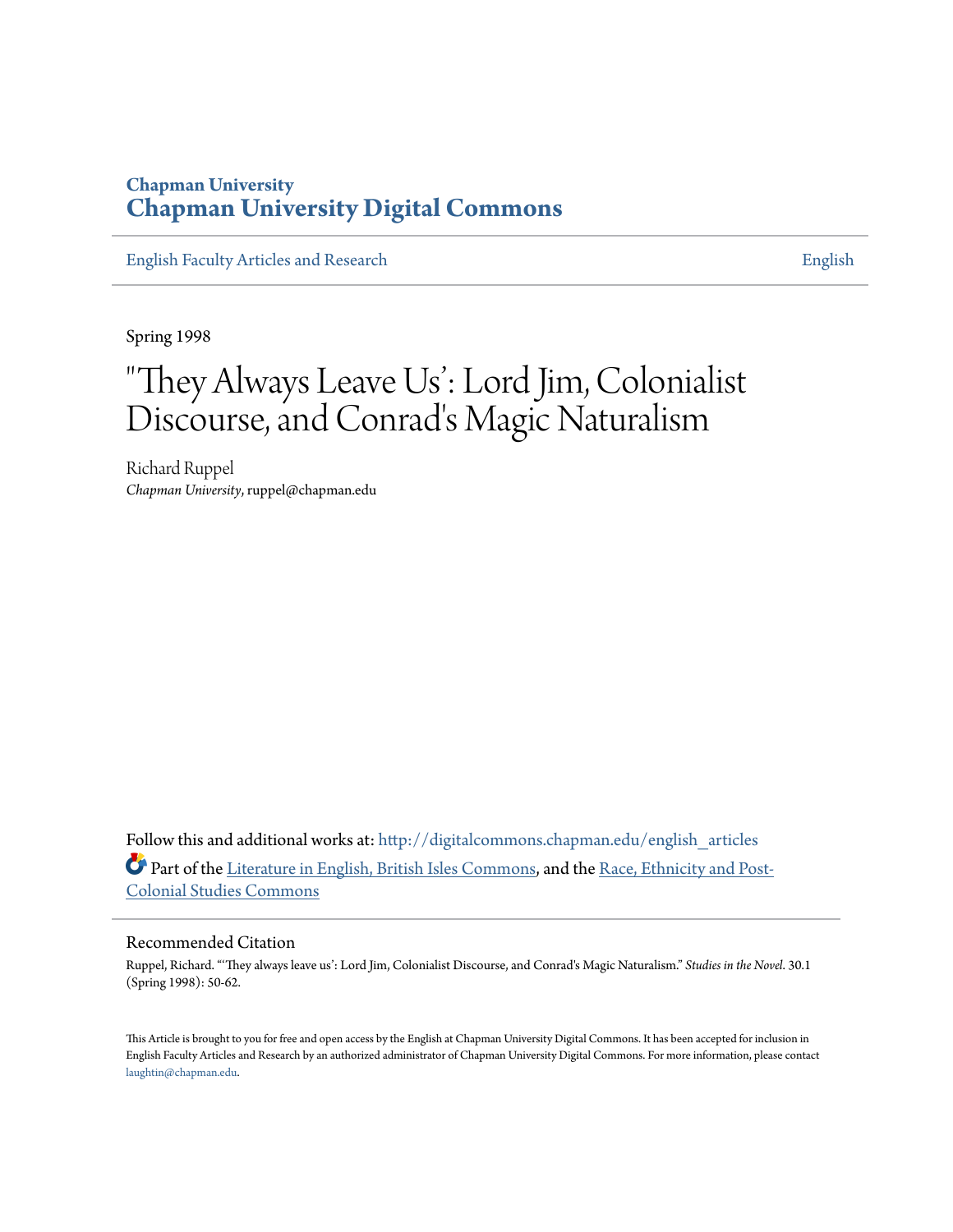## "They Always Leave Us': Lord Jim, Colonialist Discourse, and Conrad's Magic Naturalism

#### **Comments**

This is a pre-copy-editing, author-produced PDF of an article accepted for publication in *[Studies in the Novel](https://studiesinthenovel.org/read/issue-archive/volume-30.html)*, volume 30, issue 1, in 1998 following peer review. This article may not exactly replicate the final published version.

#### **Copyright**

Johns Hopkins University Press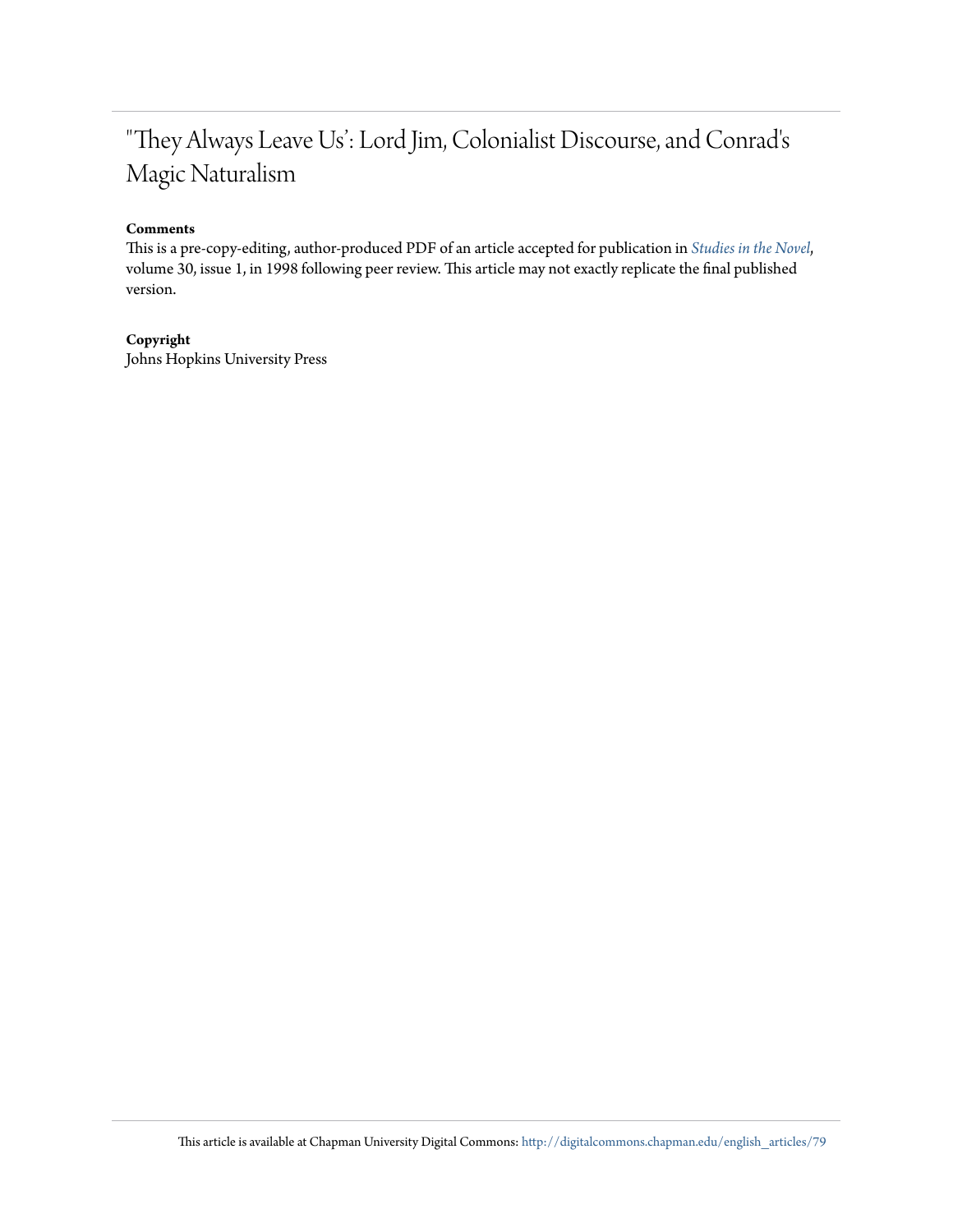#### **"'They always leave us':** *Lord Jim***, Colonialist Discourse, and Conrad's Magic Naturalism"** *Studies in the Novel***. 30.1 (Spring 1998): 50-62. Richard Ruppel**

*Lord Jim* is full of thumbnail biographies that give the reader a pleasant sense of overcrowding, as though the book might open out in some new direction at any moment to follow the lives and tribulations of some new set of characters. Captain Elliot, the Master Attendant of the port where the *Patna* is towed and where the infamous crew of the *Patna* winds up, gives the *Patna*'s captain a thorough dressing down - "chewed him up very small, so to speak," Marlow says, "and - ah! ejected him"  $(25)$ .<sup>[1](#page-4-0)</sup> He is near retirement and can say what he likes to whomever he likes. But he has three homely daughters, and his only remaining care is to see them married off. Little Bob Stanton gives up his life as a chief mate in the merchant marine to marry the woman he loves and ends up selling insurance which, as he tells his sea-faring comrads, shrivelled his soul "to the size of a parched pea" after two weeks. He drowns trying to save a lady's maid in the *Sephora* disaster (91). Poor Selvin, Marlow's own chief mate, is "an excellent man all round" but given to jealous rages when his wife's letters are late (95).

 Perhaps the most shadowy of these brief biographies is that of the father of Jim's paramour, Jewel. All we know of him is that he left Jewel's mother, and that she was therefore forced to marry the unspeakable Cornelius. Marlow speculates that "convention" might have caused the separation between Jewel's mother and father (168), and this probably means that Jewel's father was white. The strongest indirect evidence of his whiteness, however, can be found in Jewel's unshakeable belief, proved true in the story, that Jim, the white man, will leave her - just as Jewel's father, a white man, left her mother, a non-white woman. When Marlow seeks to convince her that Jim will stay with her forever, she replies "They always leave us" (188). "They" must refer to white men, "us" to non-white women. Jewel's maternal grandfather was also white, and he was married - or not married - to Jewel's maternal grandmother, who was not white. This relationship, too, seems to have ended unhappily - the grandfather, a "brilliantly endowed" man, ended his career "under a cloud" (168-69). Jewel's distrust of any liaison with a white man was therefore quite well founded since both her mother and maternal grandmother had suffered in mixed-race relationships. So when she begs Jim to go away before he has gotten himself firmly established in Patusan, she seeks not only to save his life, but also to save herself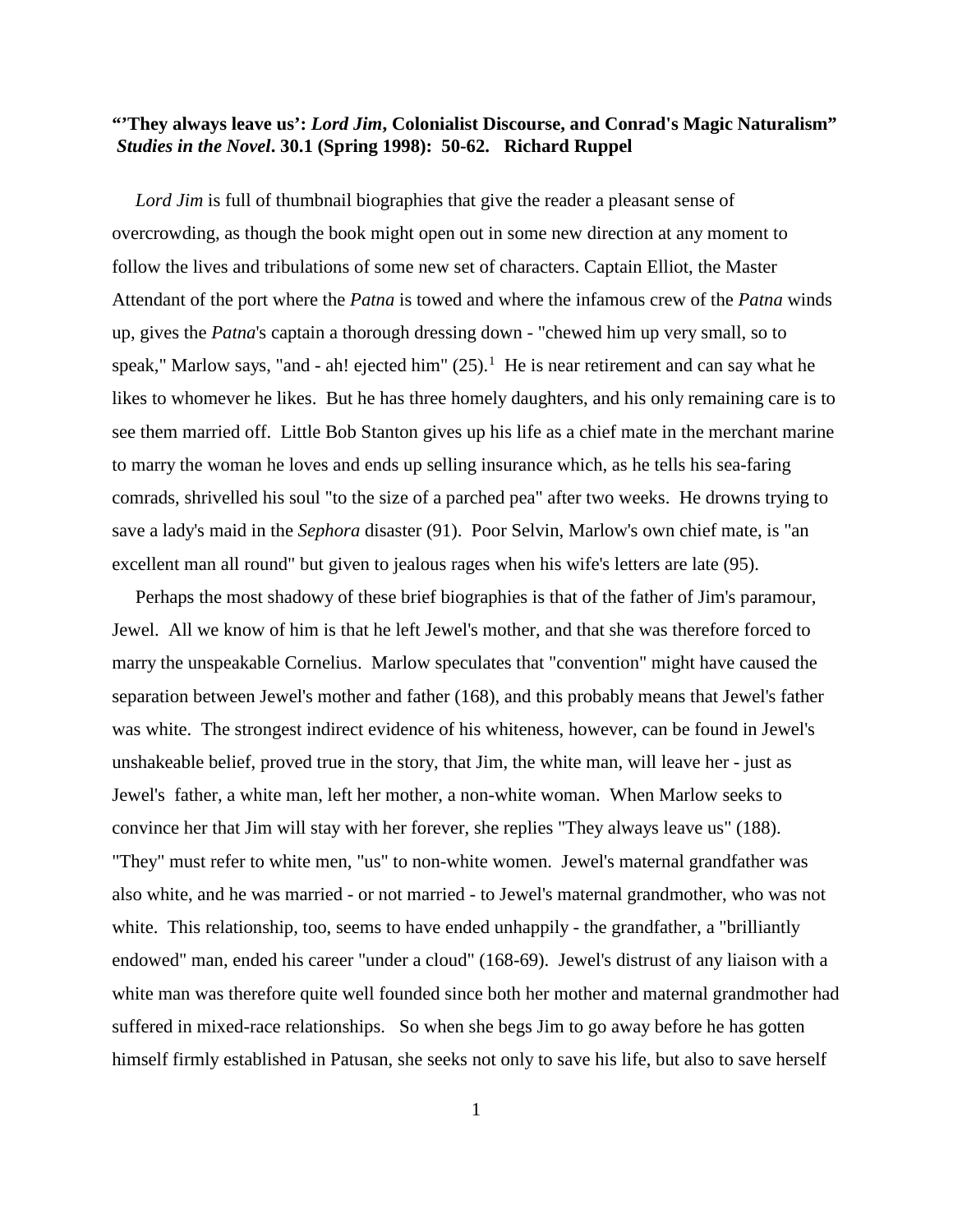from what must become a doomed, heart-breaking relationship with a white man. This is what Marlow must mean when he guesses that it was Jim's "danger that was foremost in her thoughts even if she wanted to save herself, too - perhaps unconsciously" (189).

 Today, this information about Jewel's origins and her great fear that Jim will desert her because he is white and she is not must be gleaned rather painstakingly from the novel. But Conrad's contemporary readers would have understood her situation and her fear immediately, for the instability of white/non-white romances is a very common trope of late-nineteenth century colonialist fiction. In colonialist stories, the white man always leaves, and the non-white woman often knows that he will. The most representative writer of colonialist fiction from the turn of the century, Rudyard Kipling, has the Indian woman, Ameera, tell the British civil servant, Holden, that he will leave her in, "Without Benefit of Clergy." This is something that she, like Jewel, has learned from her mother. Holden never gets the chance to desert her, however, since Ameera dies of cholera three or four years into their relationship. But Englishmen leave Indian women in other of Kipling's stories, such as "Lisbeth," "Kidnapped," and "Georgie Porgie," and all but one of such inter-racial relationships in his fiction are doomed. (The otherwise undistinguished "Yoked with an Unbeliever" is the one exception.) While researching material from the 1890's for an extended work on popular colonial discourse, I read through hundreds of colonialist short stories in British literary magazines, and not one of the many exotic love stories I came upon ended happily.

 The doomed nature of Jim and Jewel's romance is only one of the many colonialist tropes in Lord Jim. These tropes are concentrated in the Patusan half of the novel, and they have helped to make readers feel that the two halves are incompatible. Other critics, noted below, have pointed out several of these tropes already, but in the first part of this paper I will categorize them systematically and introduce some that I believe have gone unnoticed. I will conclude with a contribution to the debate surrounding *Lord Jim*'s two part structure, suggesting that Conrad placed Jim in Patusan to give free rein to Jim's romanticism. Patusan, in this reading, becomes a magically naturalistic cite, a laboratory where Jim can impose his imagination freely upon his environment. This not only provides Conrad the opportunity to show how potentially destructive the unchecked romantic imagination can be; it also reveals the destructiveness and ultimate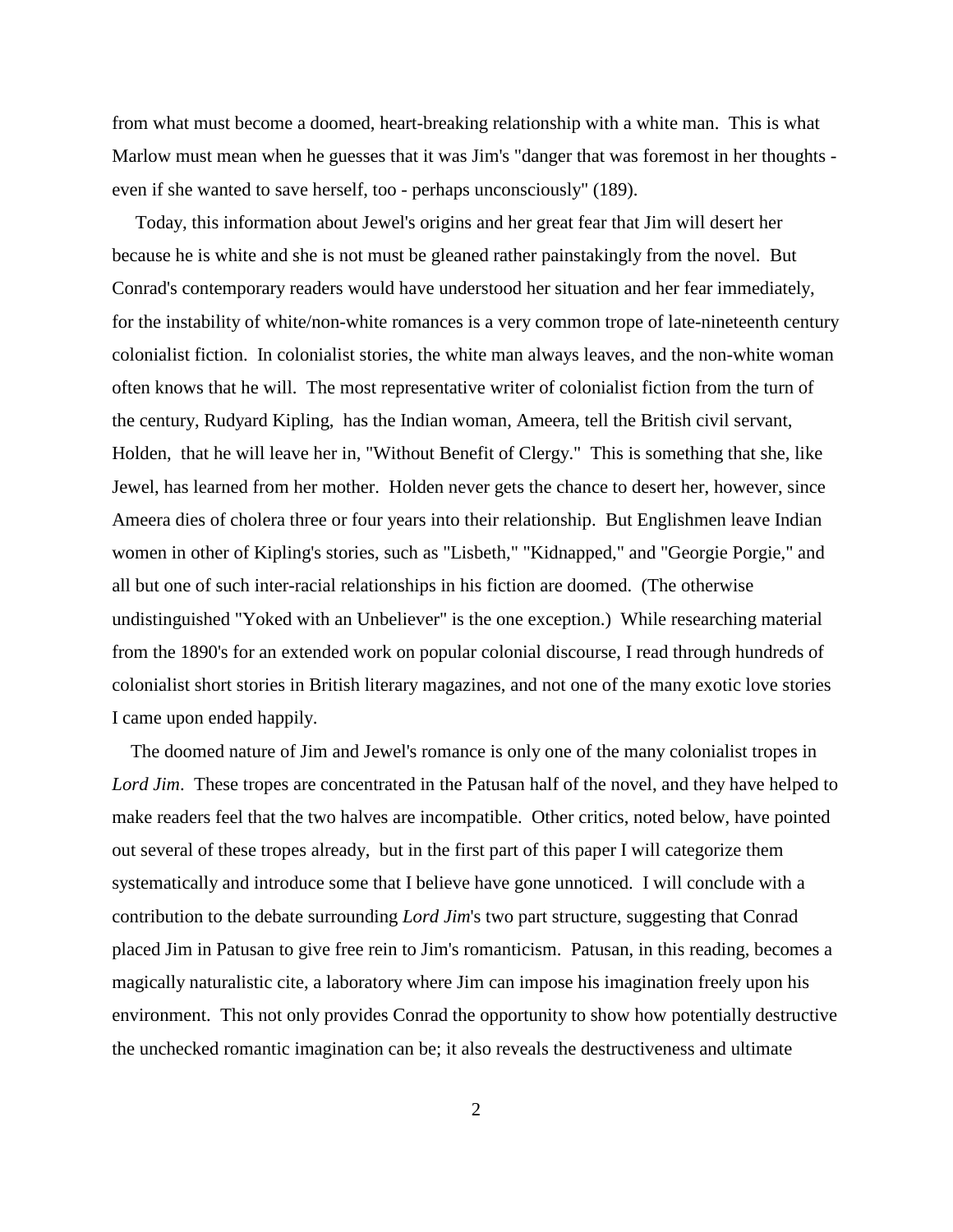futility of the colonialist's imperial dream, a dream that is one expression of the European, romantic imagination.[2](#page-5-0)

 The most formulaic colonialist representations in *Lord Jim* are of non-white peoples and cultures.<sup>[3](#page-5-1)</sup> The captain of Jim's voyage to Patusan is the "dapper little half-caste" skipper of one of Stein's brigantines, who has a "face the colour of lemon-peel," a "thin little black moustache drooping on each side of his thick, dark lips," and whose "flowing English seemed to be derived from a dictionary compiled by a lunatic" (146). Since he will ferry Jim from a white world to a non-white world, the fact that he is half-white and half-non-white seems appropriate. The fact that he is a ludicrous but also sinister figure makes him entirely conventional, and so is Marlow's ironic appreciation of his malapropian English. "Half-castes" are often ludicrous or sinister or both in colonialist fiction. Marlow's disgusted description of the "third-class deputy resident," who has heard that Jim is in Patusan and has got hold of some fabulous gem, is also typical, though it is more comically grotesque than usual: He is a "big, fat, greasy, blinking fellow,  $\dots$ with turned-out, shiny lips" whom Marlow finds "lying extended on his back in a cane chair, odiously unbuttoned" (170). And it is entirely appropriate that the repulsive and abject Cornelius, also a "half-caste," would connive in but not be the agent of Jim's death. Other examples of so-called "half-castes" in colonialist fiction include the silly and dirty "Miss Vezzis" and her beau, Michele D'Cruze in Kipling's "His Chance in Life," and a vaguely troubling landlord and trader named Horn in Somerset Maugham's short story, "Rain."

<span id="page-4-0"></span> Dain Waris represents another trope in colonialist fiction, what I call the faithful, "intermediate native." The prototype is Friday from *Robinson Crusoe*, and his successors persist to this day in popular film. These figures are often lighter-skinned than their fellow countrymen, and they are superior to them in every way. Their most characteristic act is to die fighting for their white masters and/or war-comrades. They often act literally as middle-men between the white protagonists and their countrymen: as foremen, petty officers, or headmen of caravans. Kipling's work is full of them: there is Peroo in "The Bridge-Builders," Bukta in "The Tomb of His Ancestors," and Billy Fish in "The Man Who Would Be King."

 Dain Waris is a nearly complete example of the type. Doramin is the most impressive leader in Patusan, and, as Doramin's son, Dain Waris has a pedigree suitable to be the companion of the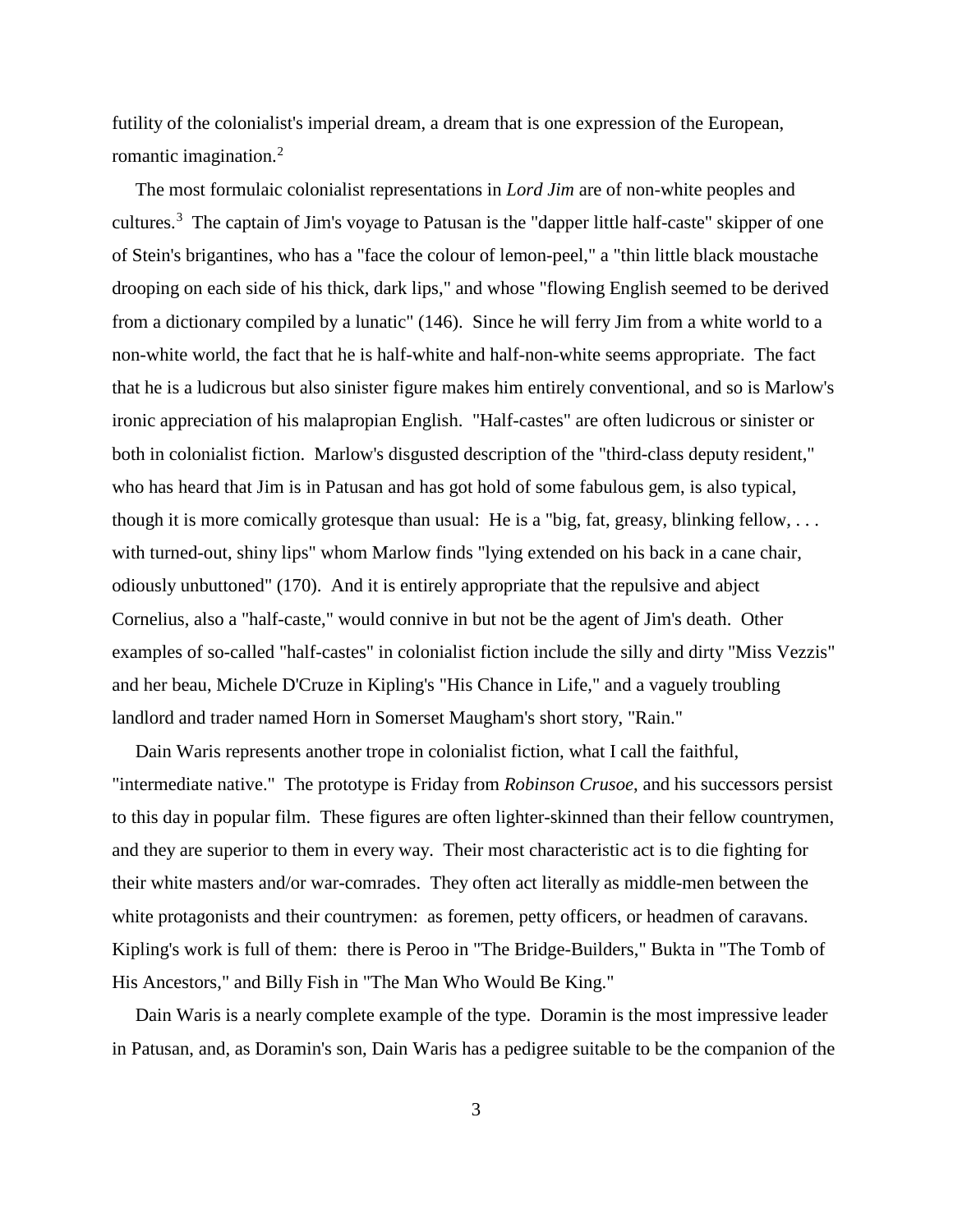white protagonist. Marlow says of him that "his own people said with pride that he knew how to fight like a white man," and Marlow confirms their judgment by adding, "This was true." In colonialist fiction, any judgment of this sort would need to be confirmed in this way by a white onlooker or by the narrative itself. Marlow elaborates on Dain's many "white" qualities:

> he had that sort of courage - the courage in the open, I may say - but he had also a European mind. You meet them sometimes like that, and are surprised to discover unexpectedly a familiar turn of thought, an unobscured vision, a tenacity of purpose, a touch of altruism.

Physically, Dain Waris also matches the type, for he is "Of small stature, but admirably well proportioned, [with] a proud carriage, a polished, easy bearing, a temperament like a clear flame" (160).

<span id="page-5-0"></span> He is the perfect second. After Sherif Ali is defeated, Dain helps Jim appoint new head-men of the surrounding villages (166). If Jim were not such a thoroughly altruistic ruler in Patusan, we might suspect that Jim uses Dain's knowledge and connections in this way to consolidate his own power. This is the way white men make use of faithful subordinates in colonialist fiction. When Gentleman Brown and his men first descend on Patusan, Dain is in charge and would like to attack them - an example, one may suppose, of his "unobscured," European vision - but the other Patusan leaders overrule him. We do not blame him, of course, but the resulting tragedy is therefore as much Dain's failure as Jim's. Had he shown more decisive leadership the community would have been safe. Faithful intermediates are almost never shown in positions of absolute authority, however, so it is no wonder that most readers place the blame for the resultant tragedy exclusively on Jim.

<span id="page-5-3"></span><span id="page-5-2"></span><span id="page-5-1"></span> The cruel, corrupt, and contemptible Oriental despot is another persistent trope (one that the American press continues to apply to leaders of so-called third-world countries that defy the United States). Literary examples in Conrad's time include those who appear in stories and novels by Rider Haggard and Rudyard Kipling, and later in Edgar Rice Burrough's *Tarzan* series. Both the trope of the faithful intermediate and the Oriental despot were also represented in the non-fiction of the time. Conrad would have encountered them regularly in his morning newspaper.

4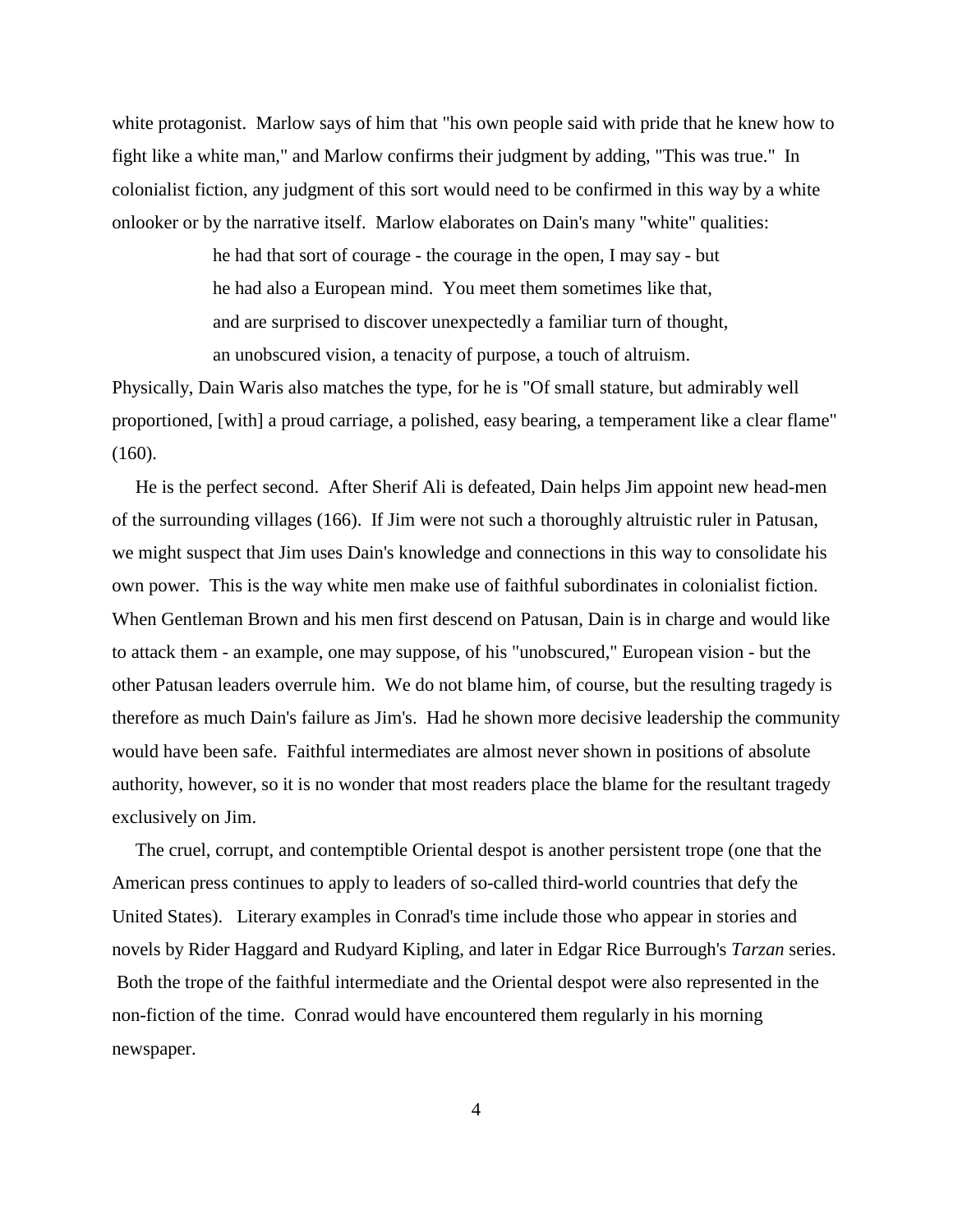<span id="page-6-0"></span> The Rajah Tanku Allang meets the qualifications of the Oriental despot as fully as Dain Waris meets those of the faithful intermediate. Indeed, Conrad seems to have delighted in exaggerating the figure until the Rajah very nearly becomes a parody of the trope. Marlow introduces him as "a dirty, little, used-up old man with evil eyes and a weak mouth, who swallowed an opium pill every two hours, and in defiance of common decency wore his hair uncovered and falling in wild, stringy locks about his wizened, grimy face." The Rajah holds court in "a ruinous barn with a rotten bamboo floor, through the cracks of which you could see . . . the heaps of refuse and garbage of all kinds lying under the house" (140). His soldiers have been waylaying and robbing people, so Jim makes a state visit to read him a lecture in public morality. "A shaking fury seemed to enter [the Rajah's] old, frail body," after Jim mentions one incident of extortion. "He writhed weirdly on his mat, gesticulating with his hands and feet, tossing the tangled strings of his mop - an impotent incarnation of rage" (153). Before Jim temporarily sets things right in Patusan, the Rajah's "cruelty and rapacity had no other bounds than his cowardice . . . . He struck at [Doramin] through his subjects, and thought himself pathetically in the right" (157). Oriental rulers were inevitably like this in turn-of-the-century stories and in the popular press; they indulged in every vice, ruled incompetently, and imposed extortionate taxes on their long-suffering people.

 Words like "inert," "static," and "unchanging" nearly always adhere to late-nineteenth century descriptions of Eastern and African nations and cultures. While the West moves along with the great sweep of history, Africa and the East remain apart from that movement, unable even to look forward. Only contact with the West will allow them to progress socially, economically, politically, or, the missionaries would say, spiritually. Conrad provides the reader with a sense of going *backward* in time in his two African stories, "Outpost of Progress" and *Heart of Darkness*. In his Malay fiction, however, the impression is more of *stasis.* In *Lord Jim*, when Marlow is about to leave Jim and Patusan for the last time, he tells us that he is leaving a world that will never change to join a world in motion. He was going back to England, he says, "to the world where events move, men change, light flickers, life flows in a clear stream . . . . But as to what I was leaving behind, I cannot imagine any alteration" (200).<sup>[4](#page-5-2)</sup>

Jim's transforming influence in Patusan and his relationship with his people there make him

5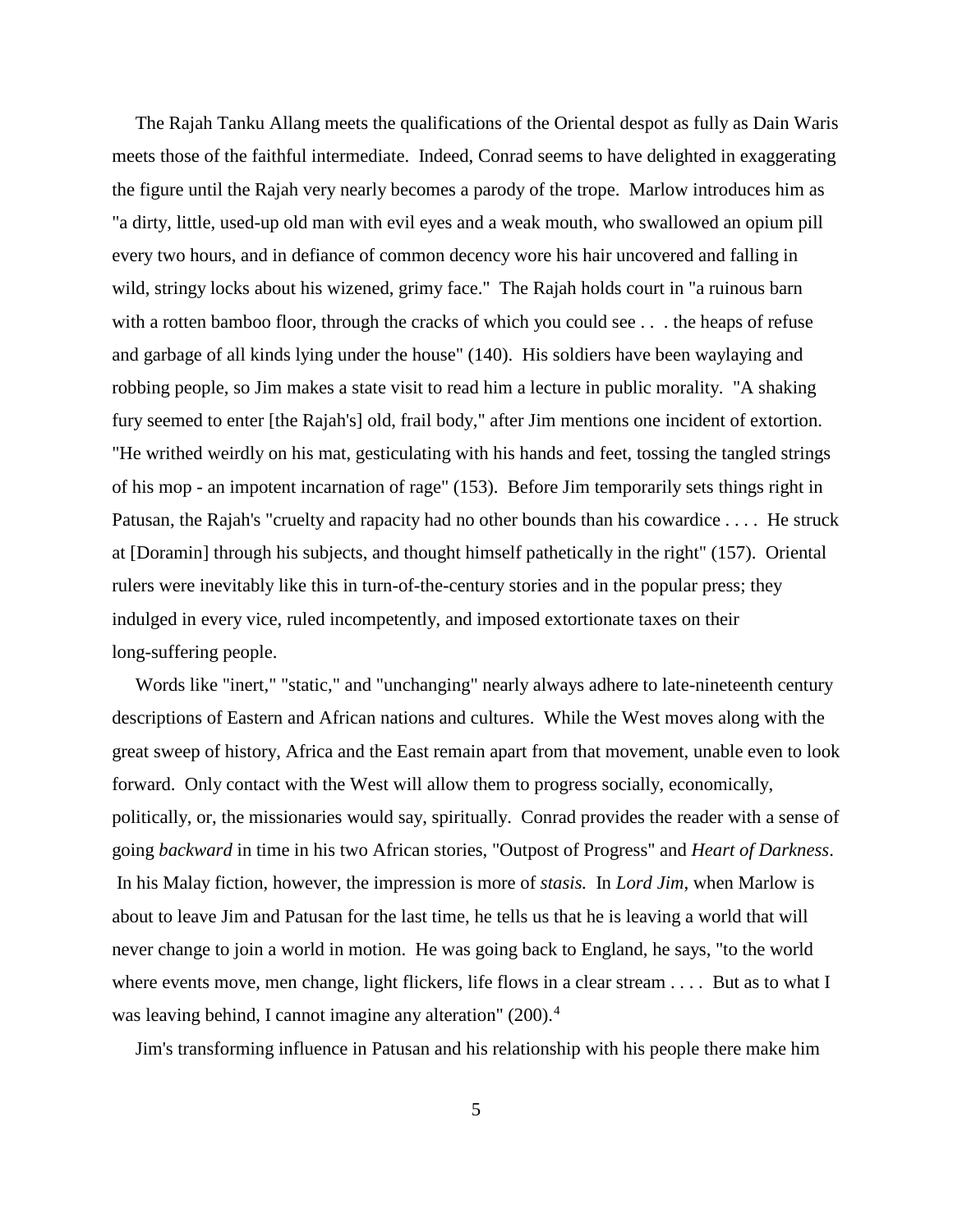<span id="page-7-0"></span>the heir of the historical Rajah Brooke of Sarawak as well as Daniel Dravot (the man who would be king), Case, the evil trader and de facto ruler of the island in Robert Louis Stevenson's "The Beach of Falesa," and the infamous Mr. Kurtz. Unlike these other [**fictional]** imperialists, however, Jim's influence is entirely benign. After he defeats the Sherif, he curtails the evil graspings of the Rajah, ends all the internecine warfare that characterized Patusan before his arrival, and even settles domestic disputes. His success, Jim tells Marlow, was "immense," and the power he gained over the lives of what became "his" people, Marlow adds in confirmation, was also immense:

> the seal of success upon his words, the conquered ground for the soles of his feet, the blind trust of men, . . . the solitude of his achievement.

> . . . I can't with mere words convey to you the impression of his total and utter isolation. I know, of course, he was in every sense alone of his kind there, but the unsuspected qualities of his nature had brought him in such close touch with his surroundings that this isolation seemed only the effect of his power. His loneliness added to his stature. There was nothing within sight to compare him with. (166)

Jim's ability to lead, to judge, and to administrate came to him, Marlow tells us, "like keen scent to a well-bred hound" (152). Jim's splendid isolation in the East, the deep respect verging on adulation that he inspires in the people of Patusan, and his intuitive ability to impose order make him a recognizable type of the conquering European, another in a long line of Crusoes, who, after settling and defending their islands, become the lords of "their" people. Even his failure confirms this, for when he dies there is no power that can replace him, and Patusan presumably falls back into chaos.

 Of course, colonialist discourse included several other possible types of the European within the colonial equation. Jim did not need to end up a success in Patusan. His early exposure to the East, as Tracy Seely points out in her fine, recent article on the novel, leads to his decision to join the crew of the *Patna,* and this is, as she puts it, his "first great leap from the life he has sworn to uphold".[5](#page-5-3) By taking a berth on the *Patna,* he joins the men who have been corrupted by the East, who have gone soft and who seek soft berths in ships with large native crews that will do all the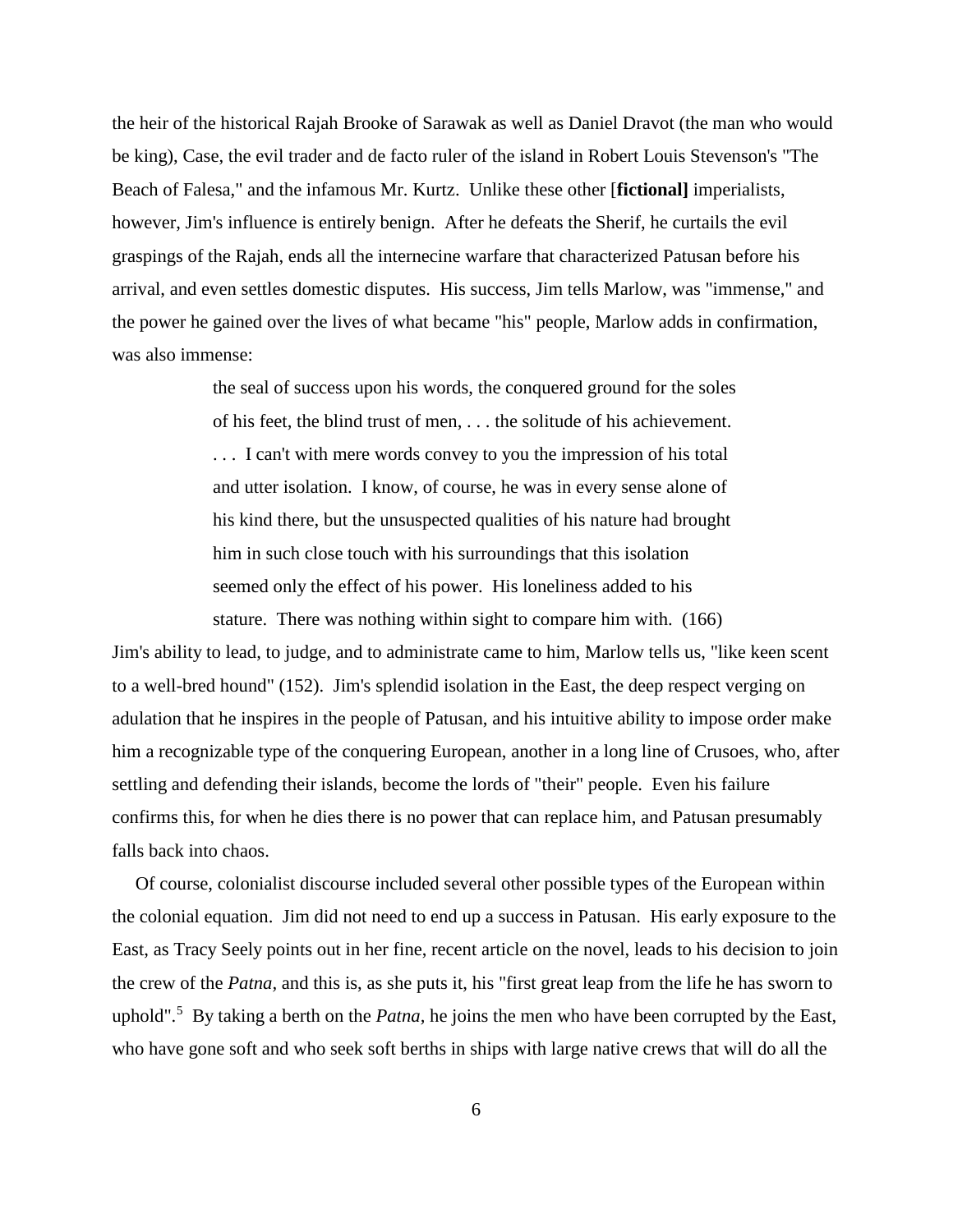hard work. The alcoholic chief engineer describes himself as "an old stager" (32), and this is the term used in colonialist discourse for men who have spent so much time in the East that they may know it too well. Their racial identity has been affected by their contact. The engineer therefore represented what should have been a pointed example to Jim, but Jim is not the sort to discover in himself the infirmities of others. His jump from the *Patna,* in fact, might have saved him from becoming one of "them" instead of "one of us." The final stage in this kind of degeneration might lead to the white man taking a non-white wife, moving away from European settlements, becoming an alcoholic or opium addict, and even changing his religion. These were the men who were said to have "gone native," examples of whom in literature include Captain Randall of "The Beach of Falesa," McIntosh Jellaludin, from Kipling's "To Be Filed for Reference," and, once again, Kurtz, who is distinctive in that he remains a powerful and effective imperialist at the same time that he "goes native."

<span id="page-8-3"></span><span id="page-8-2"></span><span id="page-8-1"></span><span id="page-8-0"></span> One final way that *Lord Jim* conforms to the conventions of traditional adventure fiction is in its treatment of women. Adventure fiction has been more-or-less misogynistic since its inception. In *Robinson Crusoe*, for example, the only human contact Crusoe seems to yearn for is *male*; Friday doesn't satisfy his needs completely because he isn't white, not because he isn't female. In the end, Crusoe's brief marriage is purely incidental. (Defoe has him marry a woman after his return to England, and then he kills her off, all in one sentence. This is Crusoe's only romantic encounter with a woman in a book that covers the first sixty-seven years of his life.) English women, as many readers have pointed out, are treated like the so-called natives of colonialist fiction:<sup>[6](#page-6-0)</sup> they are childish, unreliable, and incompetent, and they need men to protect them. But sometimes men need protection *from* them, for they are often the source of all the trouble in the story. In *Heart of Darkness*, one woman, Kurtz's Intended, drives Kurtz to seek riches in the Belgian Congo, where he meets another woman, his African mistress, who helps complete his degeneration **and,** therefore, his doom. Even Marlow himself is sent "out there" nearly to his death by his excellent aunt, a foolishly idealistic woman who doesn't have the foggiest notion of the world into which she is sending her favorite nephew.

 *Lord Jim* is no exception in this regard. Marlow is explicit when he excludes women from his audience. As he tells the story of Jim's romance, he wonders "how the world can look to them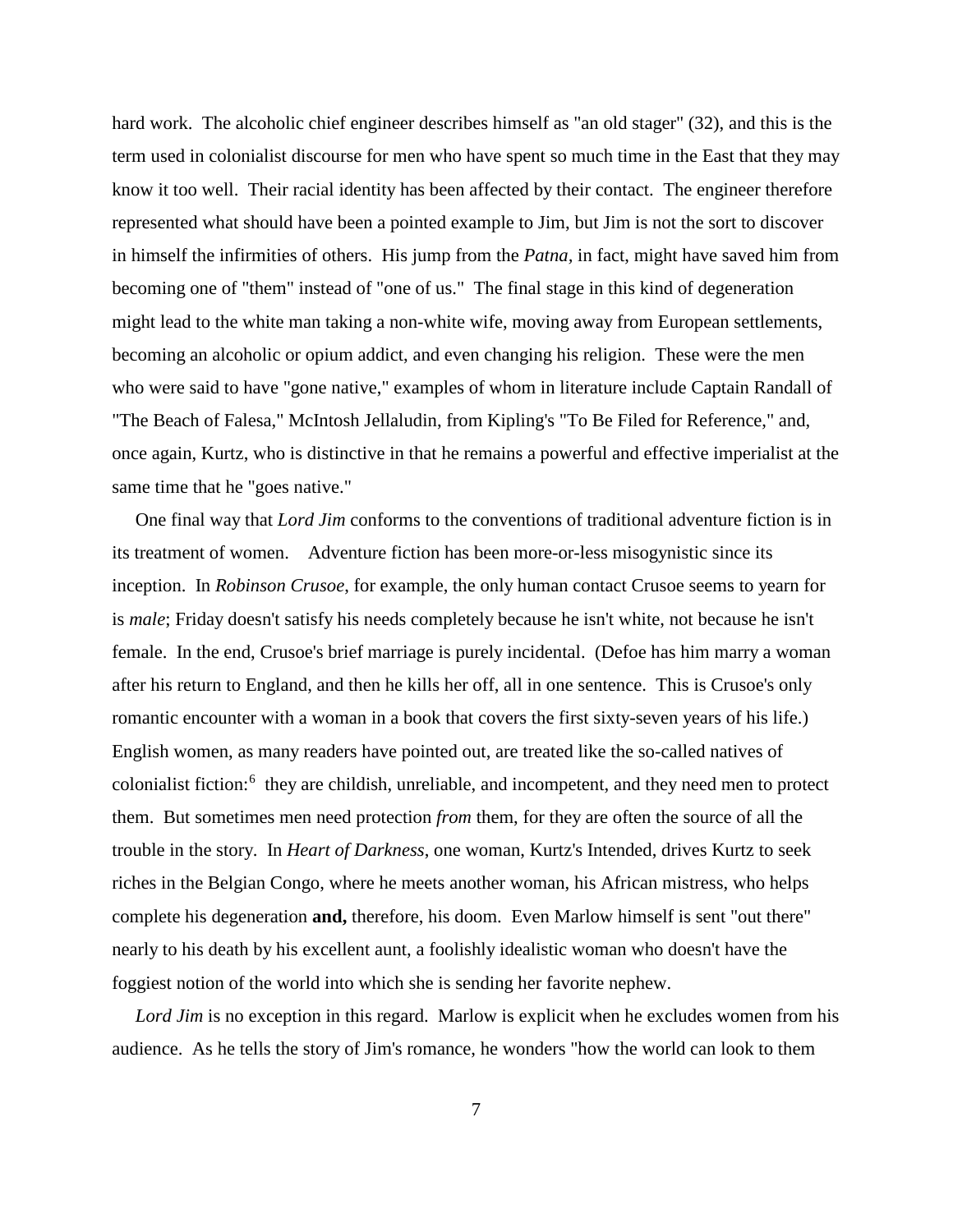[that is, to women] - whether it has the shape and substance *we* know, the air *we* breathe!" (169).

 Like most turn-of-the-century adventure fiction, *Lord Jim* was written primarily about men for a male audience. In this world, women are either obstacles to adventure, objects to be won, or subtle opponents who don't play by the rules. In all of the brief character sketches from the novel referred to at the beginning of this essay, men are made unhappy or even killed by women. Captain Elliot is obsessed by his inability to marry off his unattractive daughters, and he makes himself and his underlings miserable because of his obsession. Bob Stanton gives up his preferred life as a chief mate to marry, and he winds up in the soul-killing business of selling insurance. Then he is killed by an hysterical lady's maid, who takes him down with her when she panics aboard the sinking *Sephora.* Selvin, Marlow's chief mate is reliable in every way. His one fault is that he is driven into jealous rages by a woman whom Marlow describes in this way: "I had a glimpse of her once, and, honestly, I couldn't conceive a man abandoned enough to plunge into sin for the sake of such an unattractive person" (95).

<span id="page-9-0"></span> One would think that Jewel would prove an exception, and she does reveal a number of dependable, even manly qualities as she saves Jim from assassination and commands - "very efficient and high-spirited" - in Jim's stockade after the first attack of Brown's men. "Through the whole affair," Marlow adds, "she showed an extraordinary martial ardour." (220). Jim even says, jokingly, of her that Jewel was "the best man of them all" under the stress of Brown's attack  $(240).$ <sup>[7](#page-7-0)</sup> What little we know of Jewel in her relationship with Jim, however, is not very attractive. Her love is jealous and possessive. Marlow learns, to his amazement, that Jewel "mistrusted [Jim's] very slumbers" and believes that some memory of his early disaster, which he has tried, unsuccessfully, to explain to her, will call him back to the white world (192). She hovers over Jim during Marlow's visit like a jealous spirit. "The girl," Marlow tells us, "never went to sleep till we [Marlow and Jim] had separated for the night" (173). After Marlow fails to convince Jewel of Jim's faithfullness, he slinks away, defeated by her passionate ignorance. At the end, Jewel believes (rightly, no doubt) that by committing a kind of honorable suicide, Jim has deserted her. We last see Jewel in Stein's house, poisoning Stein's final years. She will not forgive Jim, and this distresses both Stein and, I guess, most readers. *"Schrecklich,"* Stein murmers. "Terrible! Terrible! What can one do?" Jewel says once again that Jim was false, and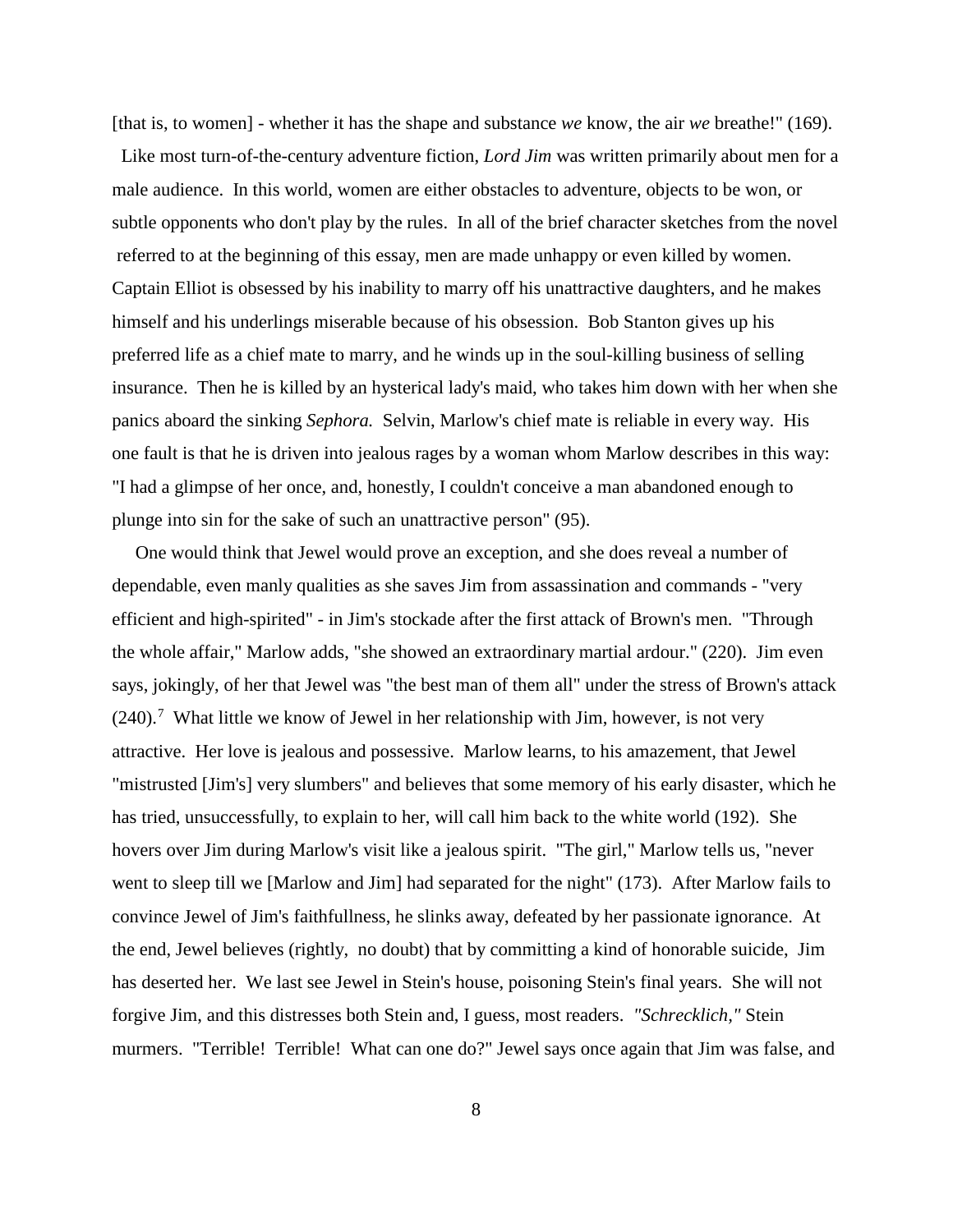Stein tries once again to appeal to her: "'No! no! no! My poor child! . . . ' He patted her hand lying passively on his sleeve. 'No! no! Not false! True! true! true!' He tried to look into her stony face. 'You don't understand. Ach! Why you do not understand? . . . Terrible'" (213). When we last see Stein, in the closing paragraph of the novel, we learn that "the poor girl is leading a sort of soundless, inert life in Stein's house." And when we learn that "Stein has aged greatly of late" in the next sentence, we may decide that this aging has something to do with his having been saddled with the implacable Jewel (253). Jewel remains a disturbing and alien intruder at the end, a fitting symbol of the way most women are represented in turn-of-thecentury adventure fiction.

 As I already noted, the colonialist tropes in the novel are concentrated in the Patusan episode. Even the misogyny, though it can be traced through part one, takes on a colonialist flavor in the second half. Jewel is three-quarters European, and this not only provides us with a sense that her romance will end tragically - Jim will leave her, just as her father left her mother - it also makes her an appropriate match for the white protagonist. Like the faithful intermediate "natives" who are men, the paramours of the whites in colonialist stories are always distinguished from the other so-called "natives." In Africa, they are often queens, or they have Arabian blood, or both. On the Indian sub-continent, they are not dark, but golden skinned, and they have white features. That Jewel is beautiful and light-skinned is therefore to be expected, though the fact that she is a so-called "half-caste" makes her unusual. I have come across few other paramours of white protagonists in colonialist fiction who are partially white. "Half-castes" are normally treated with contempt, not as potential love-matches for whites.

<span id="page-10-0"></span> With its exotic romance, its stage Malays in predictable relationships with the conquering European protagonist, and its setting in a timeless East, the Patusan episode reads like any number of colonialist stories from the period, in this case a colonialist story which happens to have gotten itself attached to an extraordinary, modernist novel. Much of the critical response to the novel since its publication has been to fault it for possessing two incompatible halves or to defend it by pointing out the essential connections between the two. In his extended analysis of the two part structure of the novel in *Conrad in the Nineteenth Century*, Ian Watt suggests that the two halves *must* be very different from each other because the close analysis Conrad employs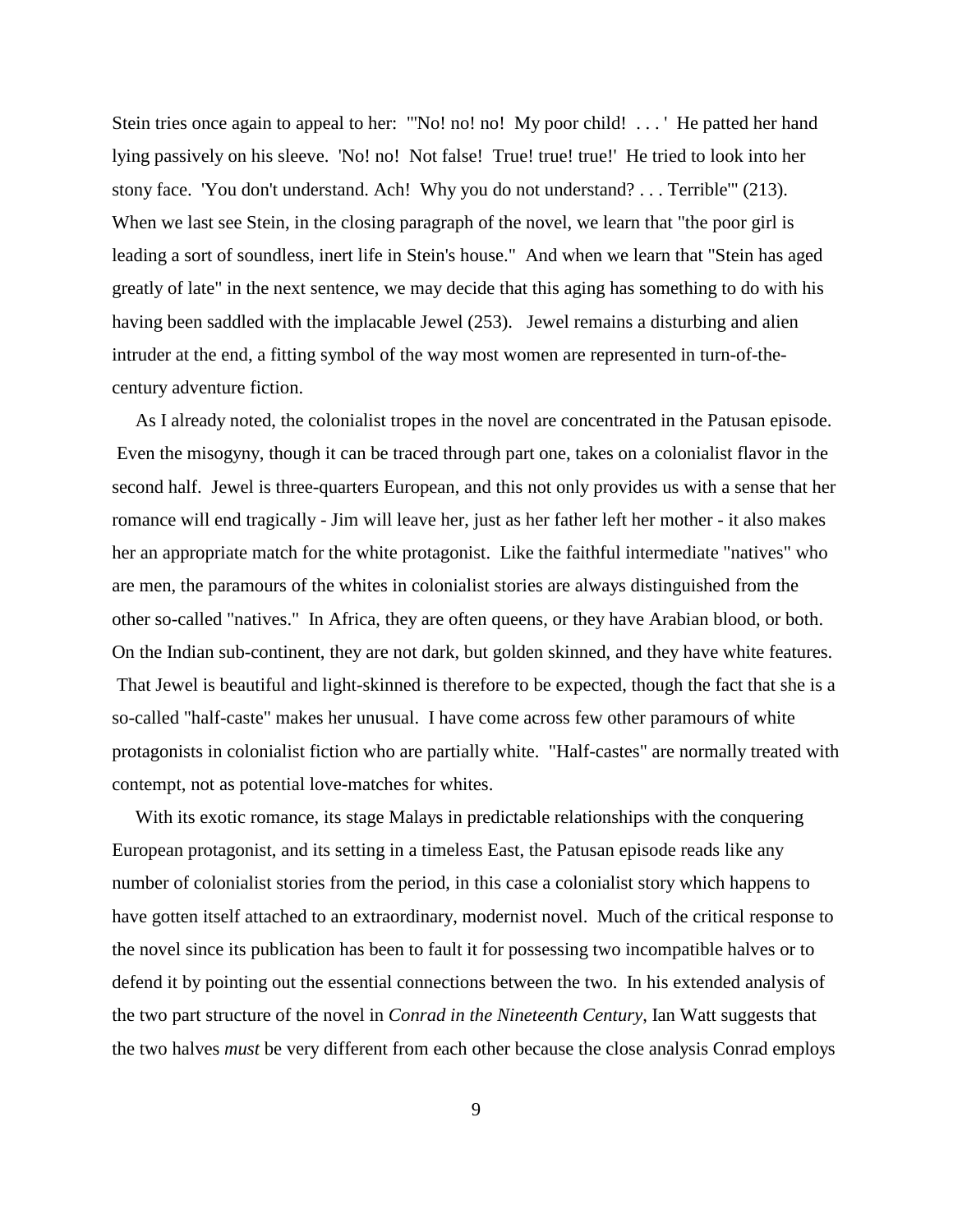in part one would have had a corrosive effect on part two. Events in Patusan, he writes, "would be revealed for the romantic schoolboy adventures that they essentially are if they were subjected to the extended and rigorous cross-examination which is applied to Jim's desertion of the *Patna.*  In the second part of *Lord Jim*, Conrad is not dealing with realities that can stand up to three-dimensional scrutiny."<sup>[8](#page-8-0)</sup>

 My own feeling is that once we have dispensed with the colonialist tropes that make the Patusan episode *sound* so much like an uninspired and rather depressing adventure story, we may be able to see its connection with part one more clearly. We might see the second half as an example of what I will call "magic naturalism." I mean "naturalism" in the technical sense that Conrad has created a particular character and given him a particular set of experiences, and now he places him in Patusan to show how someone with Jim's experiences and personality will react to this new set of circumstances. In this reading, Patusan becomes a laboratory created by the colonialist discourse of the late-nineteenth century, and it is "magical" because, within the terms and conventions of that discourse, it is a place where Jim's romantic imagination can have free rein. This may be something like what Conrad meant when he told Garnett that, in the second half of the novel, he had wanted "to obtain a lurid light out (of) the very events." <sup>[9](#page-8-1)</sup> I take it he meant that he was trying to put Jim into relief by placing him in a world of colonialist melodrama, or what, in *Rule of Darkness*, Patrick Brantlinger calls the world of the Imperial Gothic $10$ .

 As an unself-conscious romantic egoist, Jim is always trying to impose his dreams upon an unimpressed, and unimpressible world. He must do this or he will die, either literally or, as Marlow suggests, figuratively, in some alcoholic oblivion. ("I [Marlow] was concerned with the way he would go out. It would have hurt me if, for instance, he had taken to drink" (137), if he had followed, in other words, the path of the *Patna's* chief engineer). Jim himself says that leaving Patusan would be a kind of death for him, "harder than dying" (151). By placing him in Patusan, Conrad has given Jim a magical chance to recreate the world in his own image,  $11$  and he succeeds. He gains entry through the use of a ring of friendship, "like something you read of in books" (143). The "girl" he finds there loves him unconditionally, and she becomes a reflection of himself:

10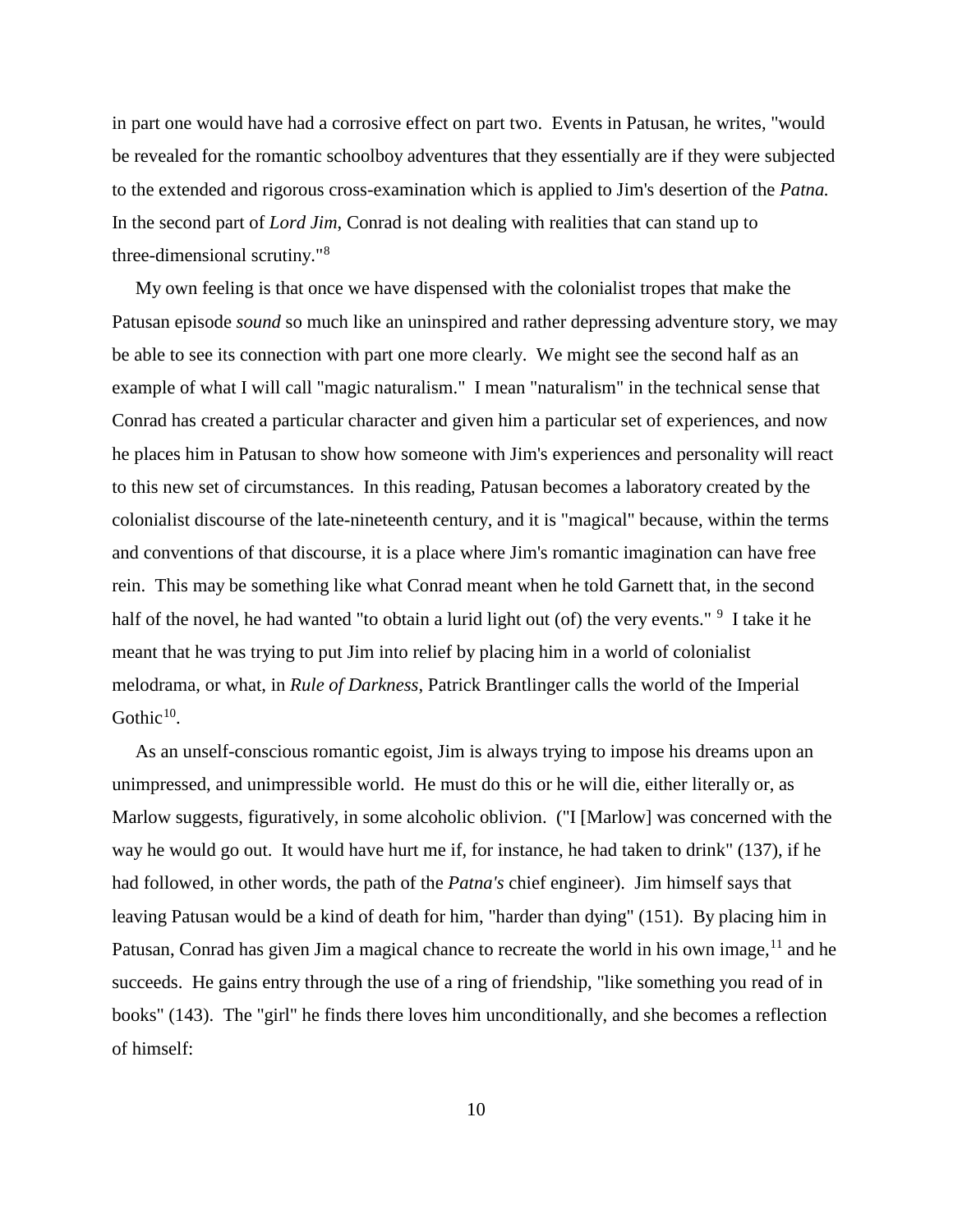she had learned a good bit of English from Jim, and she spoke it most amusingly, with his own clipping, boyish intonation. . . . She lived so completely in his contemplation that she had acquired something of his outward aspect, something that recalled him in her movements, in the way she stretched her arm, turned her head, directed her glances.

#### (172)

In this fantasy world, Tamb' Itam is his shadow, a vigilant guardian spirit. The young and powerful Dain Waris becomes his war-comrad, and he is the perfect ally to help Jim impose his vision on Patusan, for Dain "shows intelligent sympathy with Jim's aspirations" (160). Sherif Ali is his fierce opponent, but when Jim puts his shoulder to the Sherif's fortress, he demolishes it in a moment, almost magically - Jim's followers insist that it *was* magic. The storming of the stockade is precisely like one of his boyhood dreams, a dream that comes true, that Jim succeeds in imposing on the world.

 *Lord Jim* is like *Peter Pan* in this sense. Its hero is a boy who refuses to grow up and who finds a place where he never has to, where he never has to compromise his romantic egoism. He is sent to what Jacques Darras has called "an enchanted place" of the "chivalric commercial order," "a kind of wonderland, ... where children like Lord Jim can pretend to be heroes."<sup>[12](#page-9-0)</sup> (I would merely eliminate the word "pretend" from this ironic indictment, for Lord Jim lives completely in his imagination, and he is far too earnest to pretend.) Marlow describes him as "boyish" throughout, and when Stein says of Jim that he is young, Marlow confirms that he is "The youngest human being now in existence" (134). When his evil double shows up, however, his dream-world disintegrates almost as magically as the Sherif's stockade. Brown represents the other side of Jim's character; his fierce egoism is a mirror of Jim's own. In *Lord Jim*, Brown's selfish egoism and Jim's romantic egoism prove to be two sides to the same coin; they are equally destructive. Brown cannot really see Patusan when he paddles up the river; he can only see it as loot, as the gratification of his monstrous ego. Jim sounds remarkably like Brown early after his arrival in Patusan, when he cries that he will "make them all dance to his own tune yet, . . . in a menacing, boasting strain" (178-79). Later, because of his extraordinary egoism, Jim cannot really see Jewel when she appeals to him at the end; he can only see himself. (We are prepared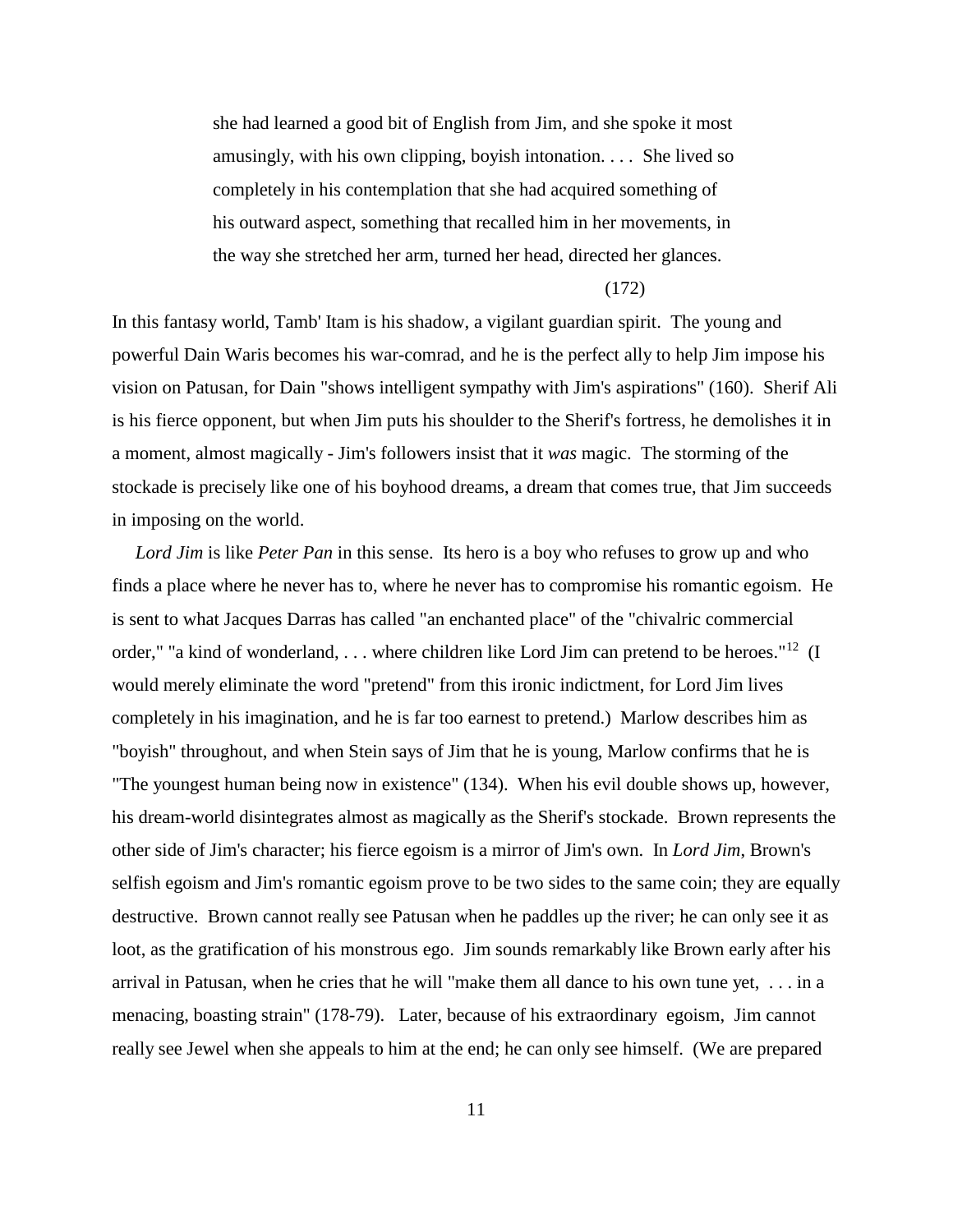for this by the description of Jewel that gives her Jim's voice and gestures - when he looks at Jewel, he really *does* see another version of himself.) Instead of trying to understand Jewel's perspective and feelings, he can only work through the final terms of his own dream, of his own redemption. He was "blind," Jewel tells Marlow later, "and deaf and without pity" (212).

 But Conrad's Patusan tale is not only a naturalistic illustration of the selfish destructiveness of all naively-held ideals. It is also an implicit condemnation of even the most benign imperialistic ventures, for all of the best intentioned conquests are carried out in the name of high ideals. All are a form of *cultural* romanticism: efforts to impose the conquering nation's vision of an ideal world on people who do not necessarily share that perspective. Jim was fortunate in that he was able to impose much of his vision on Doramin, the greatest power in Patusan, through his son, Dain Waris. But those who did not share that vision, such as the Rajah and his followers, did not go away. They merely acquiesced in the new order and waited for *Jim* to go away. For they knew, and Doramin and his wife knew, and Jewel knew, that *"They* always leave us," and when they do the colonized people are often worse off than they were before. As Andrea White notes in her recent book on Conrad, the ideal may seem noble, but the ideal, in Conrad's world, can never be achieved.<sup>[13](#page-10-0)</sup>

What follows is from Daphna's book: *Joseph Conrad and the Modern Temper.* Daphna Erdinast-Vulcan. Oxford: Clarendon P.: 1991. Work into your notes, at least. For the section on *Lord Jim:* "C. first attempts to break away from the modern temper through a regression into the heroic-mythical frame of reference within which the protagonists of *Lord Jim, The Rescue,* and *Nostromo* operate. The characters in these novels - insulated in remote exotic settings, away from modern Western civilization - are offered a sanctuary, a space where the heroic-mythical mode of discourse is a viable ethical and aesthetic alternative to the modern outlook." 5.

Also for *Lord Jim***:** Daphna suggests that Jim's degradation is a move from epic to novel. "The epic hero is 'a fully finished and completed being . . . .hopelessly ready-made. He is all there, from beginning to end he coincides with himself, he is absolutely equal to himself. He is, furthermore, completely externalized, there is not the slightest gap between his authentic essence and his external manifestation.' 27. "The 'novelization' of the discourse is related to the failure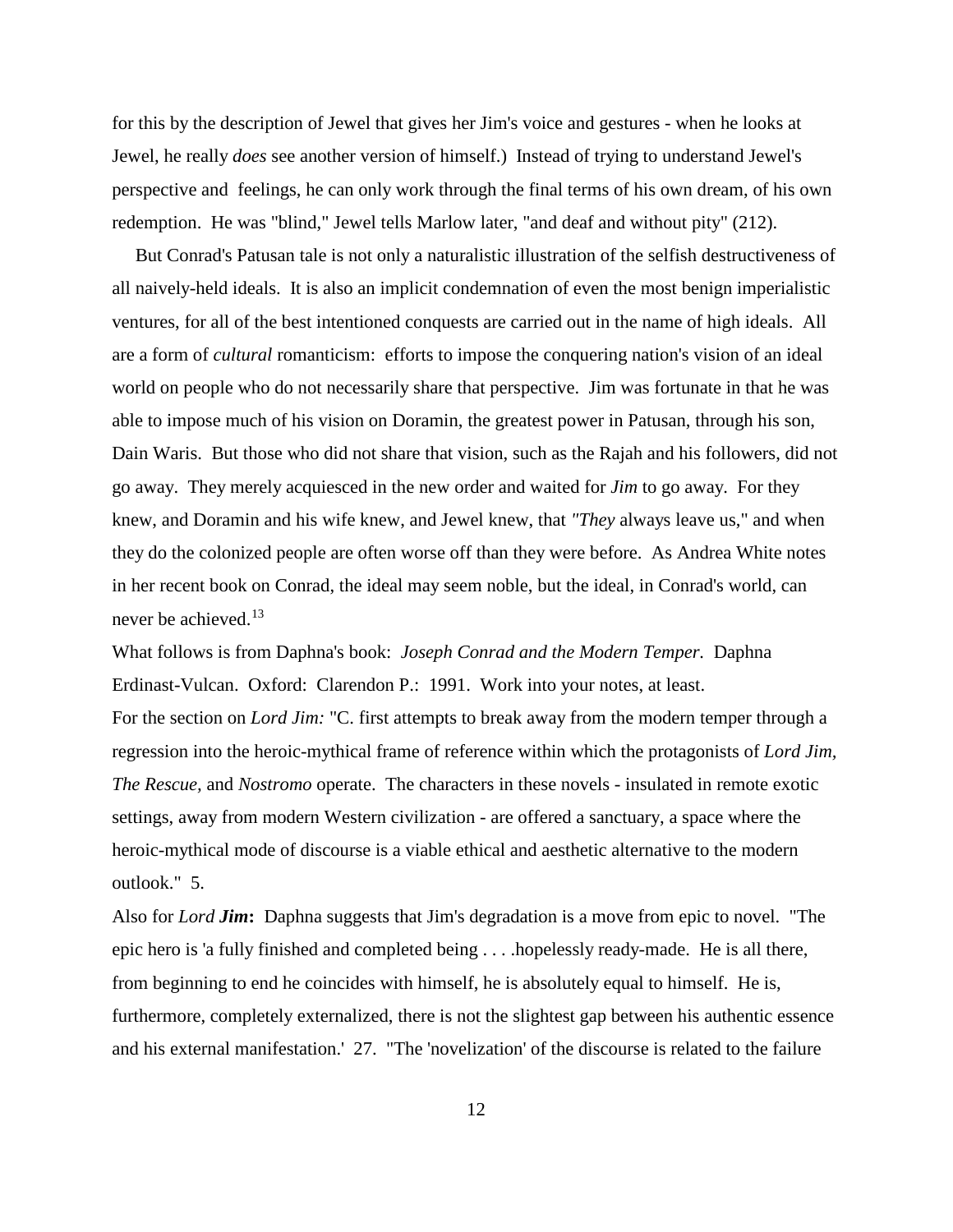of the protagonist." 27. Myth, which obtains to epic and not to the novel, is an attempt to lend meaning to the universe (of course), and magic belongs to myth. Ergo, the ring in *Lord Jim*, the silver in *Nostromo,* Hassim's ring in *The Rescue*, when each of these works is "demythologized,"

 loses its power. D. distinguishes b/w first and second generation critics of LJ. First c's posit "a stable ethical code by which Jim's story is to be judged." 35. The second gen. critics say meaning of the novel is the Absence of Meaning. 35. D. thinks, on the contrary, that the retreat into Patusan is a regression into a mythical mode of discourse. [This dovetails nicely with my position on magical naturalism.]

D. goes on to discuss Guerard, Moser, and Berthoud's def. of Jim as a romantic egoist. This approach implies a firm distinction b/w reality and dream, a distinction, D. argues, that doesn't really exist in the novel. Here it is:

"Jim is leading a fictional life. Like other Conrad characters . . . he constructs his identity in a literary context, viewing himself as a protagonist in an imaginary story. The ethical code he must obey is embedded in the generic conventions of the narrative (the courage of the hero in impossible circumstances), and Jim's self-assigned role in the fiction provides him with a psychological and a moral point of reference. His decision to become a seaman was occasioned by 'a course of light holiday literature' (5), and his image of himself as a seaman is nurtured on adventure stories." The word "unflinching" is used both in his early dreams and in his pose as he faces death, and this shows Jim to inhabit a mythical narrative 37-8. D. goes on to suggest that this isn't "pathological." Here we part company. It's all a matter of degree. C. certainly suggests that we all have to live with a certain number of flattering illusions, but Jim's illusions are selfish and destructive to the people around him. Later, 44, she repeats that Jim's failure is his inability to live fully in the myth: "Jim's weakness is not, as has been argued by critics, his tendency to live in a fictional realm, but his inability to bring himself to a total surrender to the fiction." 45. To get back to D, Jim's heroic fantasy fails him during the Patna disaster, so he seeks another way to create a heroic narrative, and he succeeds in Patusan. Even Marlow himself is drawn into this : "it is not only the local myth, spun by the natives, which invests Jim with supernatural powers (242, 266-7, 270). M., too, observes that Jim is 'in complete accord with his surroundings - with the life of the forset and with the life of men' (175)." 42. The universe even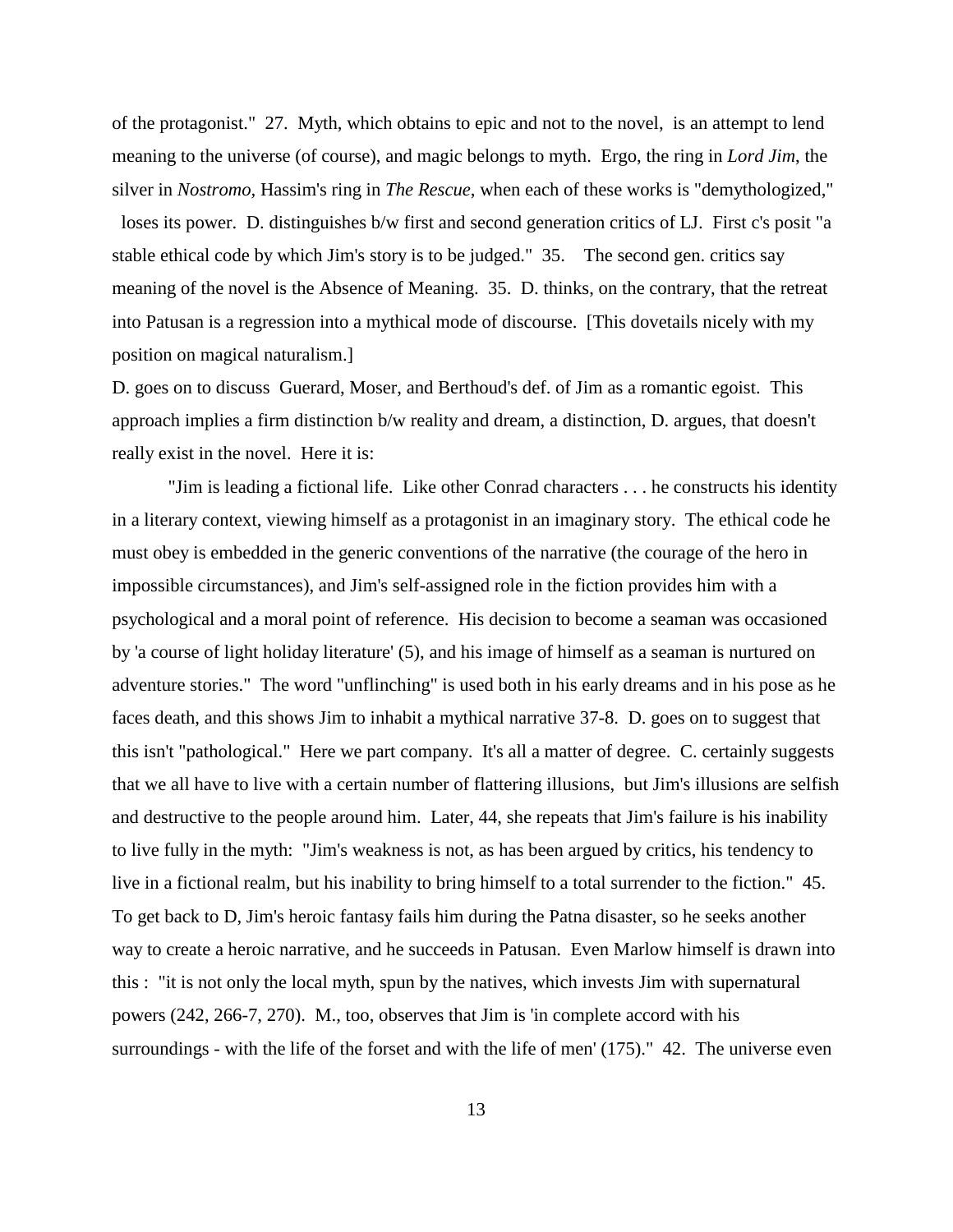responds appropriately, sending bad weather to preside over his death.

 $\overline{a}$ 

Jim is almost literally reborn in Patusan. Nice point, esp. as he emerges from the mud and claims he has fallen asleep. 43. D. calls the Genesis story a prototext: Jim names Jewel. Cornelius is the snake, but Brown becomes the true Satan, and only after meeting Jim. (And Jim carries his own snake within himself. See above on his unwillingness to embrace the fiction unconditionally. This isn't true. Dying in his final confrontation with Doramin is a perfect close to his narrative.)

#### **NOTES**

3. Norman Sherry (*Conrad's Eastern World.* Cambridge: Cambridge U P, 1967) has discovered many sources in travel books for both the incidents and characters of the Patusan episode, but since travel books - as well as fiction, newspapers, official reports, and scholarly books and journals - all drew upon and contributed to the creation and maintenance of colonialist discourse, it seems appropriate to refer to Conrad's Eastern World as primarily a textual creation. See the Introduction to Edward Said's *Orientalism* (New York: Vintage, 1979)*.*

4. I am not the first to notice the colonialist implications of this passage. In *Conrad and Imperialism*, Benita Parry notes that Marlow's "ultimate vision of Patusan is realised in a configuration of negatives; it is timeless, immobile, a land without a past . . . where the old trees and old mankind exist in their original dusk of being" (96). *Conrad and Imperialism: Ideological Boundaries and Visionary Frontiers.* (London: Macmillan, 1983).

5. Tracy Seely, "Conrad's Modernist Romance: *Lord Jim*," *ELH* 59 (1992): 495-511.

<sup>1.</sup> All references to *Lord Jim* in the body of the essay are to the Norton Critical Edition, ed. by Thomas Moser (New York: Norton, 1968).

<sup>2.</sup> Padmoni Mongia was the first to link Jim's romantic imagination and his imperial role in Patusan in "Narrative Strategy and Imperialism in Conrad's *Lord Jim":* "[Jim's] urge for heroic fulfillment can only be satisfied once he becomes Stein's agent in Patusan . . . . To fulfill one's romantic nature, then, the colonial world appears to be necessary"(179). *Studies in the Novel* 24 (Spring, 1992): 173-86.